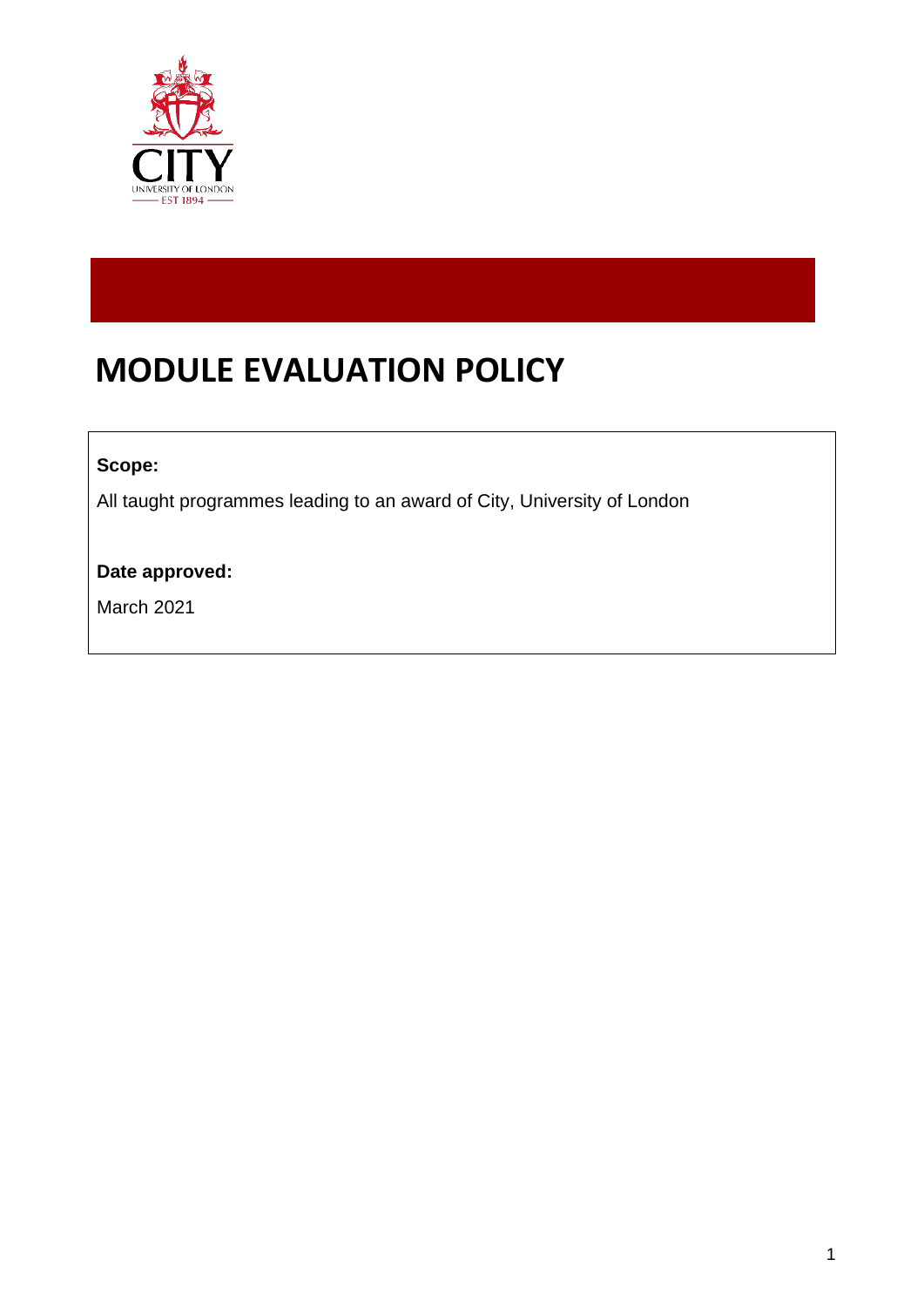## **Module Evaluation Policy**

#### **Scope**

- 1. This policy outlines City, University of London's approach to the evaluation of undergraduate and taught postgraduate modules.
- 2. The policy should be read in conjunction with the [Student Feedback Policy.](https://www.city.ac.uk/about/governance/policies/student-policies-and-regulations)

#### **Principles and Purpose**

- 3. City, University of London is **committed to continual enhancement** of the student experience and the development of its programmes. Students are partners in their learning and their opinions are highly valued.
- 4. Module evaluation is **one of the review mechanisms** used at City to gather feedback directly from students to inform programme development and enhancement of their taught student experience.
- 5. The **purpose of module evaluation is to provide a formal opportunity to gain feedback from students** on their academic experience of the module so that we can understand what worked well and what could be changed in the future.
- 6. Module evaluation is also a **formal mechanism** to trigger responses to students on their feedback.
- 7. The module evaluation process enables a **consistent approach** to the gathering of quantitative and qualitative student satisfaction data at module level, to support City's Vision and Strategy aims and strategic priorities. It provides an indicator of student satisfaction and enables Schools **to take appropriate actions.**
- 8. **Module evaluation questions provide insights** that can be used to inform understanding of, and enhance the quality of learning and teaching. The data is used alongside other sources of information such as external examiner reports and institution-level survey results.
- 9. Module evaluation takes place **in addition to informal** check-in discussions that may take place between students and staff during a module.
- 10. The University **expects students to provide honest reflections** about their experiences, and to be constructive and respectful in providing suggestions for change.

#### **Module Evaluation Requirements**

11. All modules delivered in each academic year must be evaluated using the University's module evaluation system. This includes dissertation and project modules, placement modules and those designed to support individual supervision.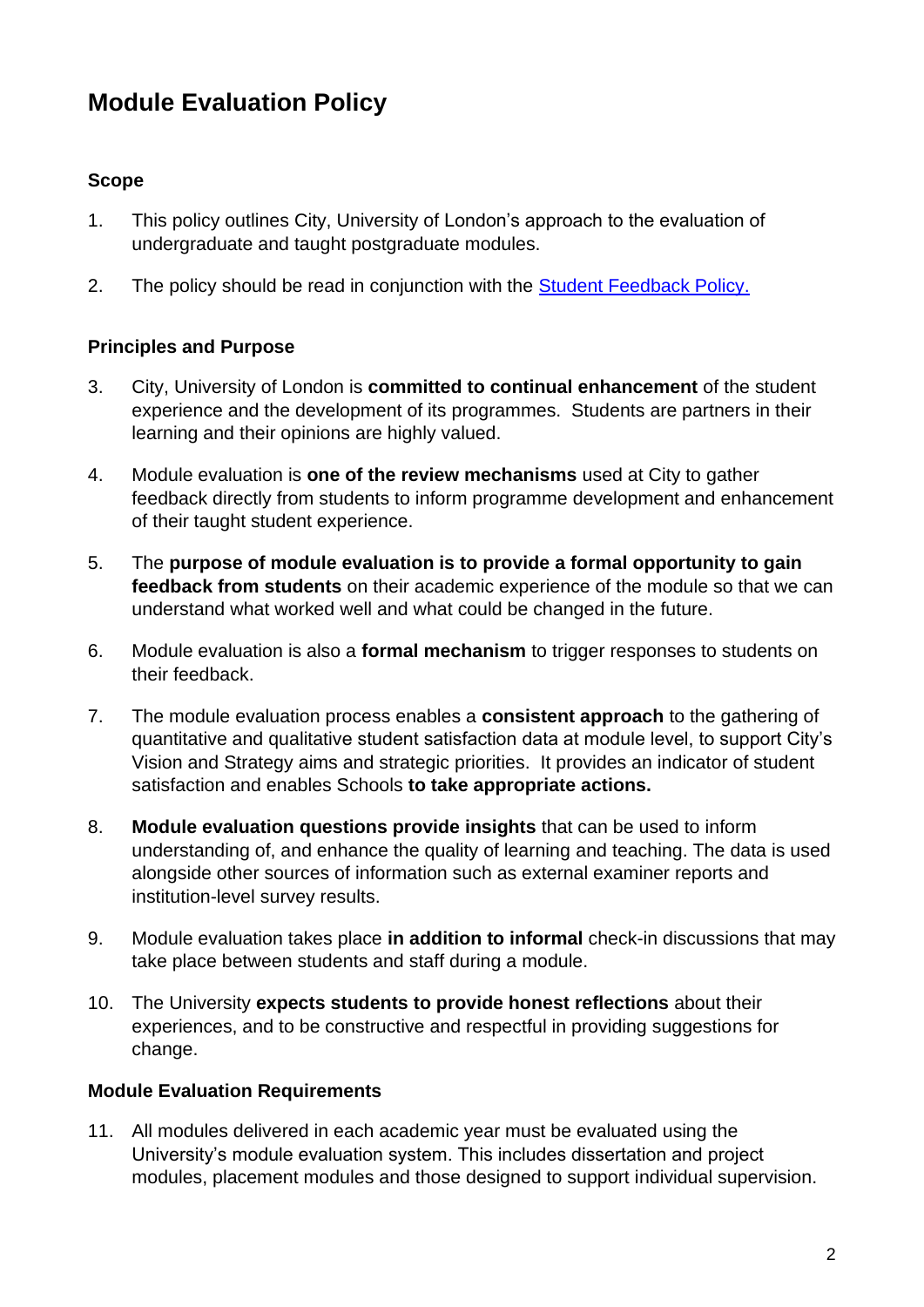Modules with small cohorts are to be evaluated to ensure that all students have an opportunity to provide feedback.

#### **Module Evaluation Questions**

- 12. City operates a common question set for module evaluation so that we are consistent in how we monitor the quality of our taught programmes. The current approved questions are provided as an Appendix to this policy (Appendix 1). Students are very much encouraged to provide comments on their experience in the evaluation as well as numerical scores.
- 13. The module evaluation question set is approved by Senate to ensure a consistent approach to evaluation, and to enable comparisons to be made across modules and years.

#### **Consideration of outcomes from Module Evaluation**

- 14. Module evaluation outcomes are considered within Schools and will be discussed with student programme representatives. Discussions will focus on identifying high quality experiences and agreeing action where change is required for future students. Outcomes from the discussions should be made available to the student cohort to show how their feedback has been considered.
- 15. There is also University-level overview of module evaluation outcomes to oversee the quality of the academic experience across City.

#### **Feedback to Students following Module Evaluation**

- 16. It is important to ensure that students have confidence that appropriate action is taken in response to their feedback. Actions planned or already taken in response to the current or past years' results will be shared with current students and future cohorts by departments and programme teams. Individual survey results and collated results may be shared with students. Feedback and actions relating to sensitive staffing matters will not be shared openly with students.
- 17. If changes to the module are appropriate, they will be made as soon as possible subject to the usual City approval processes and legal and regulatory considerations. Changes may not always be appropriate and, should this be the case, the reasons for this will be explained.

#### **Equality and Diversity**

- 18. City, University of London is committed to promoting equality, diversity and inclusion in all its activities, processes, and culture, under its Public Sector Equality Duties and the Equality Act 2010. This includes promoting equality and diversity for all, irrespective of any protected characteristic, working pattern, family circumstance, socio-economic background, political belief or other irrelevant distinction.
- 19. Where relevant to this policy, decision-making panels will ensure a reasonable gender balance and will actively consider representation of other protected groups.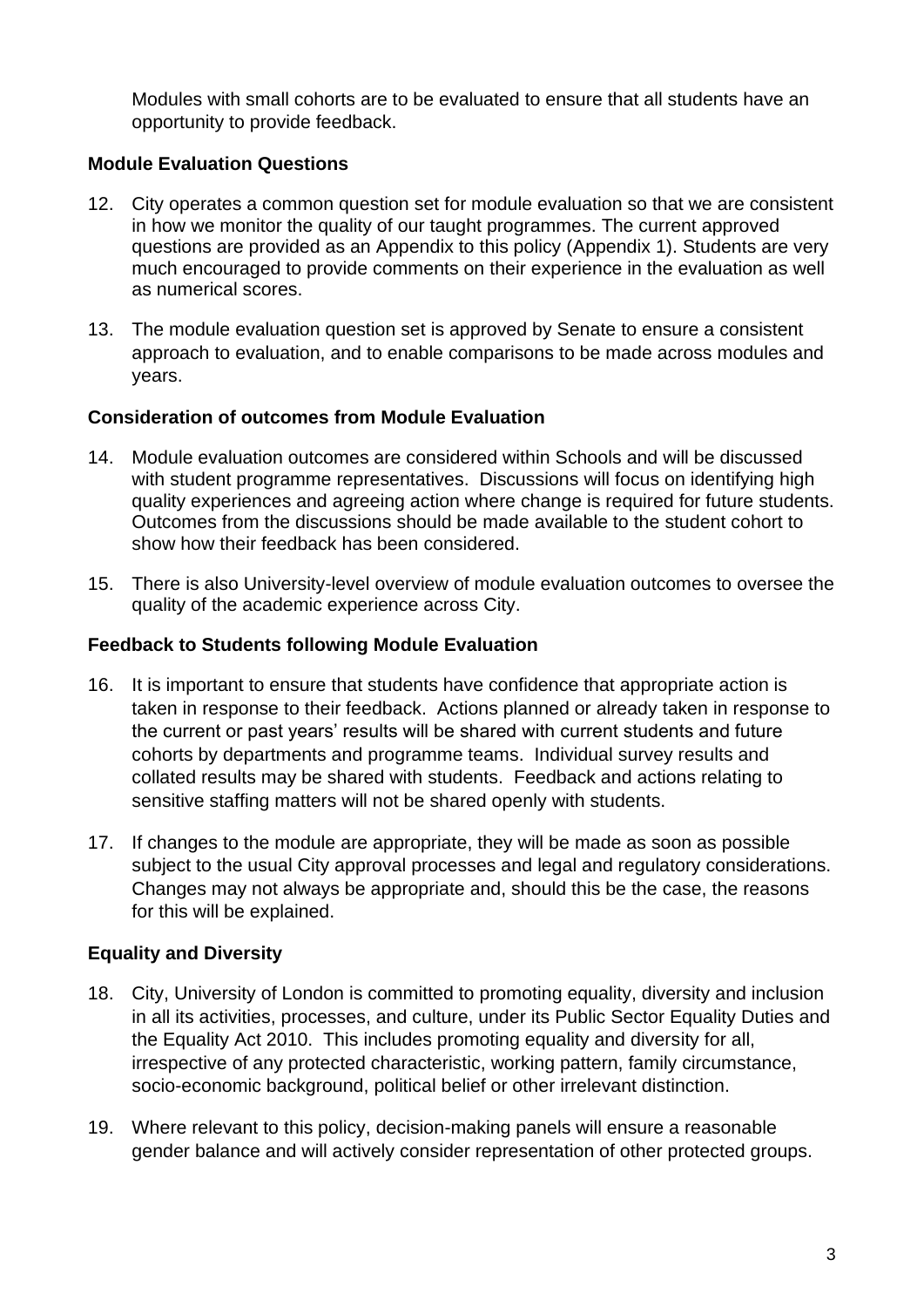- 20. City's Vision and Strategy is underpinned by guiding values which embrace diversity and inclusion. All members of the University community should be respected and valued for their contributions, and conscious or unconscious bias on the basis of gender, race, ethnicity or other characteristic is not acceptable.
- 21. In providing feedback through module evaluation students are expected to observe City's values and provide constructive feedback on their experience of the module.
- 22. Staff involved in the interpretation of module evaluation results and responses to students should ensure that these values are observed at all times. It is recommended that all staff involved in interpretation of module evaluation results should take Inclusive Leadership training.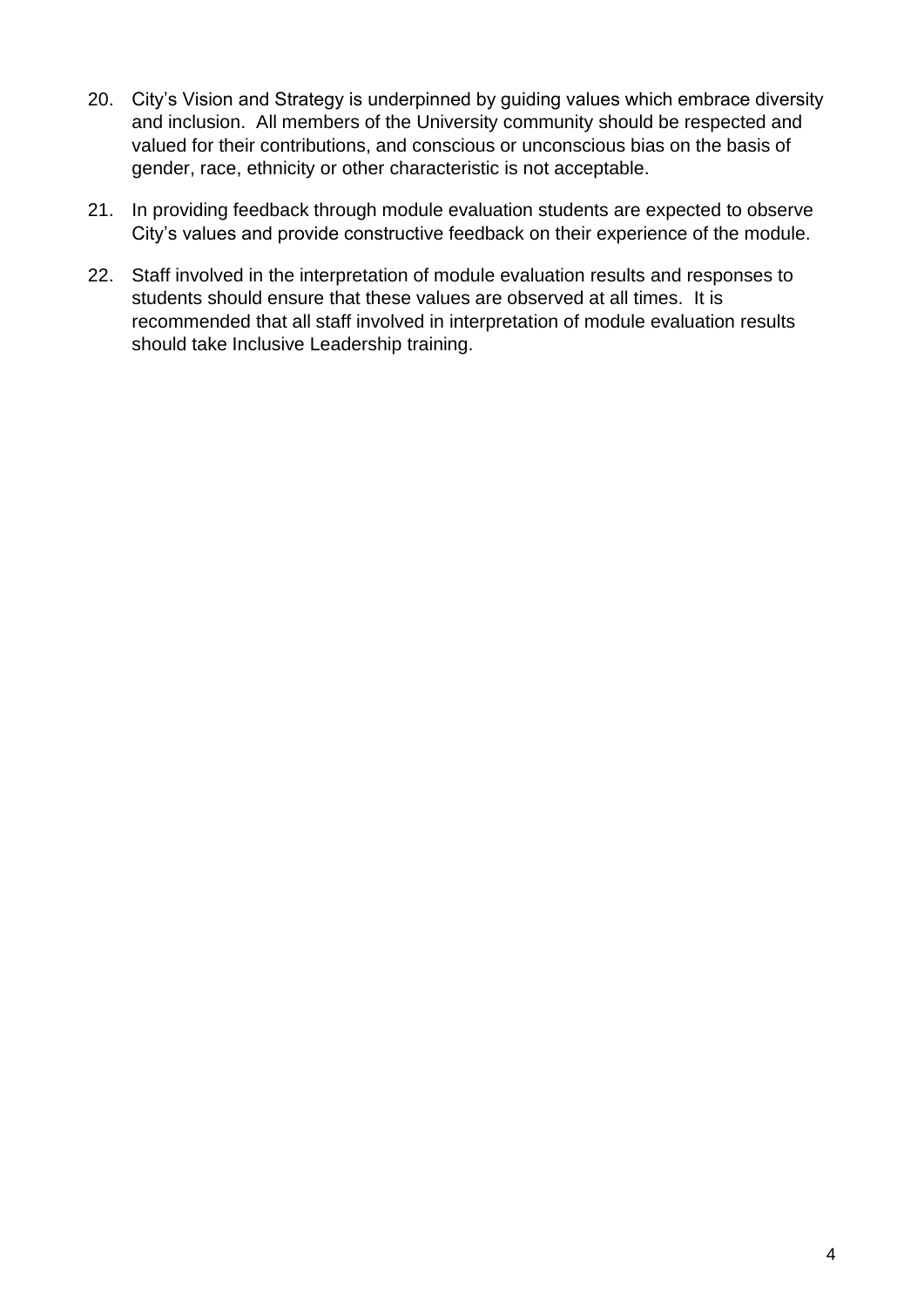|                         | <b>Theme</b>                              | <b>Module Evaluation Questions - for use from 2021</b> |                                                                                                                                                                                      |
|-------------------------|-------------------------------------------|--------------------------------------------------------|--------------------------------------------------------------------------------------------------------------------------------------------------------------------------------------|
| 1                       | <b>Teaching for this</b><br><b>Module</b> | 1.1                                                    | The teaching on this module has helped my understanding<br>of the subject.                                                                                                           |
|                         |                                           | 1.2                                                    | Staff delivered teaching at the right pace for me                                                                                                                                    |
| $\overline{2}$          | How to do well on<br>this Module          | 2.1                                                    | I understand the assessment criteria and what is required of<br>me to perform well in this module                                                                                    |
|                         |                                           | 2.2                                                    | I have received constructive comments on my progress<br>and/or any work within this module so far                                                                                    |
| $\overline{\mathbf{3}}$ | <b>Academic Support</b>                   | 3.1                                                    | I have been able to contact module teaching staff when I<br>needed to, and received sufficient study advice and support<br>on this module                                            |
| $\overline{\mathbf{4}}$ | <b>Learning</b><br><b>Resources</b>       | 4.1                                                    | Learning materials (e.g. handbooks, handouts, notes, study<br>guides, teaching materials and library resources for this<br>module) have effectively supported my learning            |
|                         |                                           | 4.2                                                    | Please use this box to give more detail about your answer<br>(text box for comments)                                                                                                 |
| 5                       | <b>Student Voice</b>                      | 5.1                                                    | I feel able to give my views and opinions about this module                                                                                                                          |
| 6                       | <b>Module Delivery</b>                    | 6.1                                                    | City is committed to continually reviewing our modules:                                                                                                                              |
|                         |                                           |                                                        | Can you tell us about your experience of the online materials<br>and activities for this module? (text box for comments)                                                             |
|                         |                                           | 6.2                                                    | To help us ensure our modules are accessible to all students<br>and that you feel represented:                                                                                       |
|                         |                                           |                                                        | Have you been able to participate fully in the learning<br>activities for this module? Please tell us about any barriers<br>to learning you have experienced (text box for comments) |
|                         | <b>Module overall</b>                     |                                                        | 7.1 Overall I am satisfied with the quality of this module                                                                                                                           |
|                         |                                           | 7.2                                                    | Please use this box to give more detail about your answer<br>(text box for comments)                                                                                                 |
| 8                       | <b>Free text comments</b>                 | 8.1                                                    | What are the best features of this module?                                                                                                                                           |
|                         |                                           | 8.2                                                    | Do you have any further comments about this module?                                                                                                                                  |

#### **Notes:**

- The questions have been designed for use on all UG/PGT modules.
- The focus is on the module, not individual teaching staff performance
- Questions are based on a 5- point Likert scale (some with additional text box options)